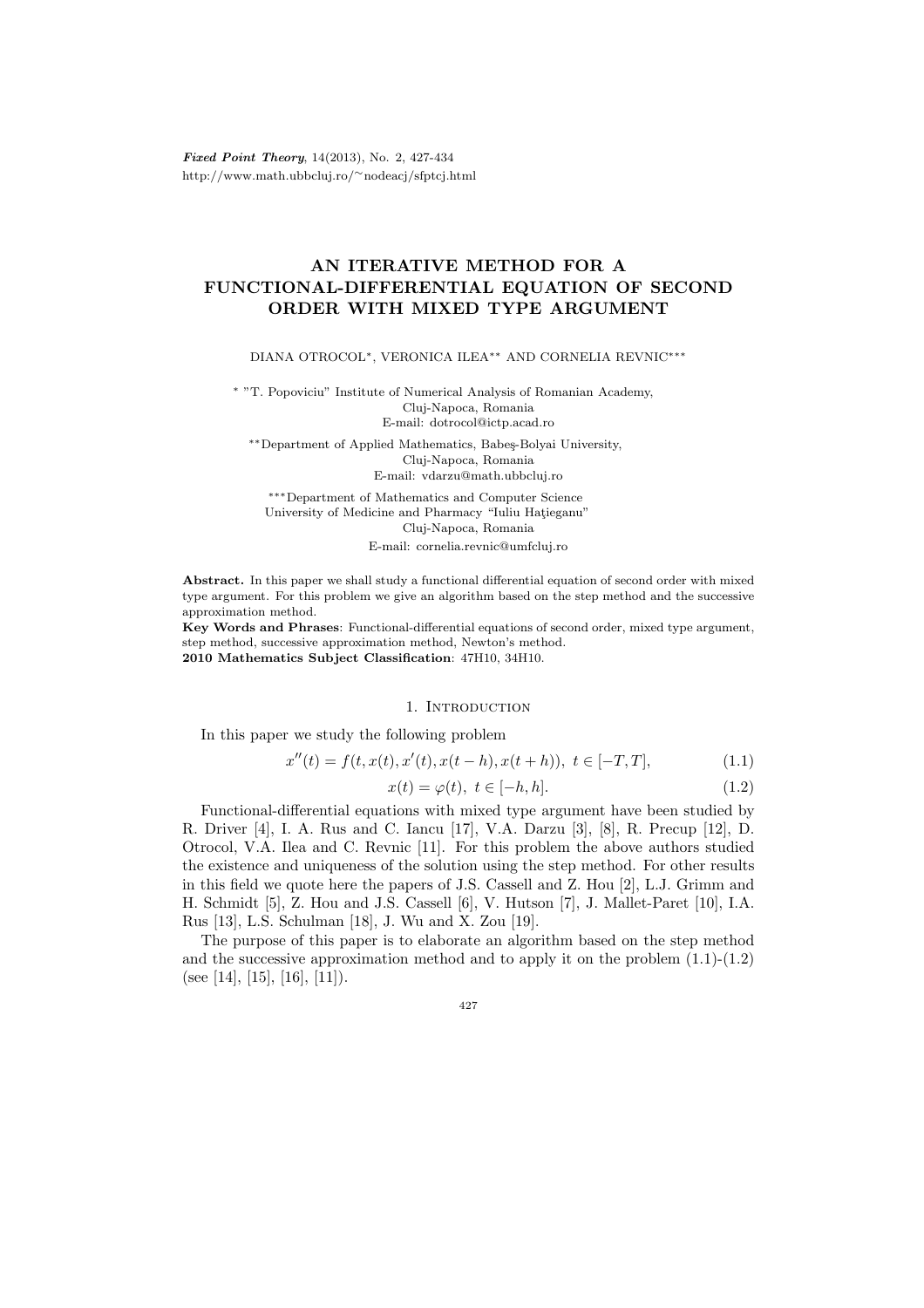Algorithm. At each step we have a problem like this

$$
\begin{cases}\nx''(t) = f(t, x(t), x'(t), x(t-h), x(t+h)), t \in [a+h, a+2h] \\
x(t) = \theta(t), t \in [a, a+2h],\n\end{cases}
$$
\n(1.3)

where  $f \in C([a+h, a+2h] \times \mathbb{R}^4, \mathbb{R}), \theta \in C([a, a+2h], \mathbb{R})$  and  $x : [a, a+3h] \to \mathbb{R}$ . Follows that we have

$$
\theta''(t) = f(t, \theta(t), \theta'(t), \theta(t - h), x(t + h)), \ t \in [a + h, a + 2h].
$$

We denote  $\xi := t + h$ ,  $\xi \in [a + 2h, a + 3h]$ . Then

$$
\theta''(\xi - h) = f(\xi - h, \theta(\xi - h), \theta'(\xi - h), \theta(\xi - 2h), x(\xi)), \xi \in [a + 2h, a + 3h].
$$

We denote  $F(\xi, x(\xi)) := f(\xi - h, \theta(\xi - h), \theta'(\xi - h), \theta(\xi - 2h), x(\xi)) - \theta''(\xi - h)$ . So  $F(\xi, x(\xi)) = 0.$  (1.4)

The purpose is to impose conditions on  $f$  such that equation (1.4) has a unique solution who can be approximated by Newton's method.

In order to study the problem  $(1.1)-(1.2)$  we need the following well known result.

**Implicit function theorem.** ([1]) We suppose that  $F : [a, b] \times \mathbb{R} \to \mathbb{R}$  satisfy the following conditions

- (i)  $F \in C^1([a, b] \times \mathbb{R});$
- (ii)  $\frac{\partial F(t,u)}{\partial u} \in \mathbb{R}^*$  and  $\partial F(t,u)$ ∂u  $\Big|\leq M_1,~\forall t\in [a,b], u\in \mathbb{R};$
- (iii) for each  $t_0 \in [a, b]$  there exists  $u_0 \in \mathbb{R}$  such that  $F(t_0, u_0) = 0$ .

Then, there exists a unique function  $x \in C^1[a, b]$  such that  $F(t, x(t)) = 0, \forall t \in [a, b]$ with  $x(t_0) = u_0$ . This solution can be obtained using the successive approximation method.

In terms of f, for the problem  $(1.1)-(1.2)$ , the conditions from the above theorem are:

- $(C_1)$   $f \in C^k([-T,T] \times \mathbb{R}^4, \mathbb{R}), \varphi \in C^k([-h,h], \mathbb{R}), k = [\frac{T}{h}] + 1;$
- $(C_2) \frac{\partial f(t, u, v, w, z)}{\partial z} \in \mathbb{R}^*, \forall t \in [-T, T], \forall u, v, w, z \in \mathbb{R};$
- $(C_3)$  $\partial f(t,u,v,w,z)$ ∂z  $\Big| \leq M_1, \forall t \in [-T, T], \ \forall u, v, w, z \in \mathbb{R};$
- $(C_4) \forall t \in [-T, T], u, v, w, z, \eta \in \mathbb{R}$ , the equation  $f(t, u, v, w, z) \eta = 0$  has a unique solution.

## 2. Main result

In this section we apply the algorithm from section 1 for the problem  $(1.1)-(1.2)$ . Let  $n \in \mathbb{N}^*$  be such that  $nh \leq T$ ,  $(n+1)h > T$ . In the conditions  $(C_1)$ - $(C_3)$ , the step method consists in the following:

For  $t \in [h, 2h]$  we have

$$
x''(t) = f(t, x(t), x'(t), x(t-h), x(t+h)),
$$
  
\n
$$
x''(t-h) = f(t-h, x(t-h), x'(t-h), x(t-2h), x(t)),
$$
  
\n
$$
x''_0(t-h) = f(t-h, x_0(t-h), x'_0(t-h), x_{-1}(t-2h), x(t)),
$$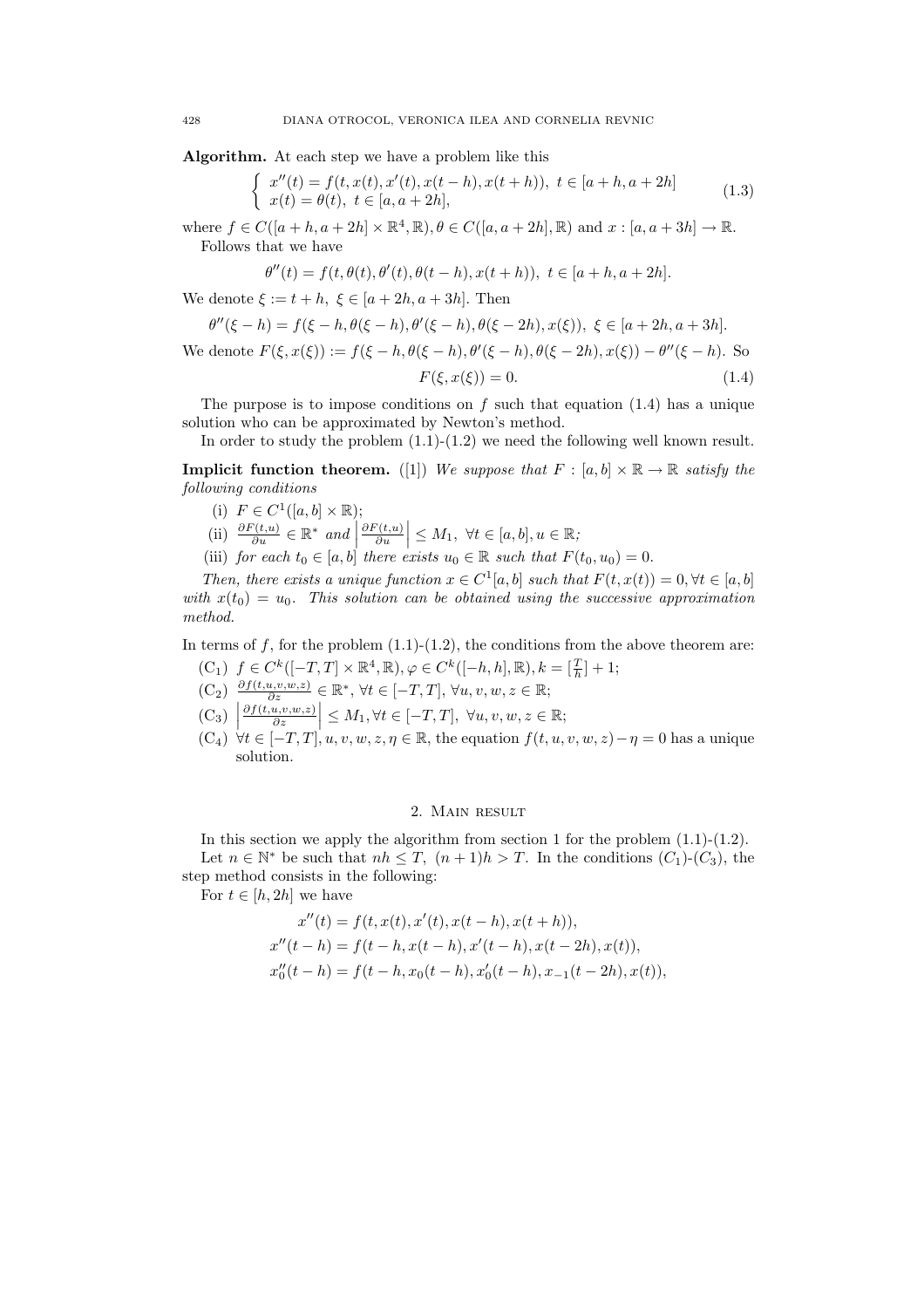where 
$$
x(t) = \varphi(t) = \begin{cases} x_{-1}(t), t \in [-h, 0], \\ x_0(t), t \in [0, h]. \end{cases}
$$
  
We denote  $x(t) := x_1(t), t \in [h, 2h]$ . Let  
 $F(t, x_1(t)) := f(t - h, x_0(t - h), x'_0(t - h), x_{-1}(t - 2h), x_1(t)) - x''_0(t - h) = 0,$   
 $t \in [h, 2h]$ .  
 $F(t, x_1(t)) = 0, t \in [h, 2h]$ .

From the implicit function theorem there exists a solution

$$
x_1^* \in C^2[h, 2h] \Rightarrow x_1^* \in C^k[h, 2h], k = \left[\frac{T}{h}\right] + 1
$$

such that

$$
F(t, x_1^*(t)) = 0, \forall t \in [h, 2h].
$$

The key of each step is to approximate the solution  $x_1^*$  with the method of Newton  $([9])$ :

$$
x_{1m}(t) = x_{1,m-1}(t) - G(t, x_1^*(t))F(t, x_{1,m-1}(t)),
$$

where  $G(t, x_1^*(t)) \neq 0$  and  $x_{1,m-1}(t) - G(t, x_1^*(t))F(t, x_{1,m-1}(t))$  is a contraction. We choose the function  $G : [h, 2h] \times \mathbb{R} \to \mathbb{R}$  with  $G(t, x_1^*(t)) := M\left(\frac{\partial F(h, x_1(h))}{\partial x_1}\right)$  $-1,$ 

 $\partial x_1$ where  $M \in (0, 1)$  is a constant. It is obvious that  $G(t, x_1^*(t)) \neq 0$ .

Now we consider the operator  $A_1 : C[h, 2h] \to C[h, 2h]$ , defined by

$$
A_1(x_{1,m-1})(t) := x_{1,m-1}(t) - G(t, x_1^*(t))F(t, x_{1,m-1}(t)).
$$

Proving that  $A_1$  is a contraction we have the uniqueness of the solution  $x_{1m}$  on [h, 2h]. We have that  $x_{1m} \stackrel{unif}{\rightarrow} x_1^*$  on [h, 2h], so in the next step we shall use  $x_{1m}$ instead of  $x_1^*$ .

For  $t \in [2h, 3h]$  we have

$$
x''(t) = f(t, x(t), x'(t), x(t-h), x(t+h)),
$$
  
\n
$$
x''(t-h) = f(t-h, x(t-h), x'(t-h), x(t-2h), x(t)),
$$
  
\n
$$
x''_{1m}(t-h) = f(t-h, x_{1m}(t-h), x'_{1m}(t-h), x_0(t-2h), x(t)).
$$

We denote  $x(t) := x_2(t), t \in [2h, 3h]$ . Let

$$
F(t, x_2(t)) := f(t - h, x_{1m}(t - h), x'_{1m}(t - h), x_0(t - 2h), x_2(t)) - x''_{1m}(t - h) = 0,
$$
  
\n
$$
t \in [2h, 3h].
$$
  
\n
$$
F(t, x_2(t)) = 0, \ t \in [2h, 3h].
$$

Applying implicit function theorem, there exists the solution

$$
x_2^*\in C^2[2h,3h]\Rightarrow x_2^*\in C^k[2h,3h]
$$

such that

$$
F(t, x_2^*(t)) = 0, \forall t \in [2h, 3h].
$$

Now we approximate the solution  $x_2^* \in [2h, 3h]$  with the method of Newton:

$$
x_{2m}(t) = x_{2,m-1}(t) - G(t, x_2^*(t))F(t, x_{2,m-1}(t)),
$$

where  $G(t, x_2^*(t)) \neq 0$  and  $x_{2,m-1}(t) - G(t, x_2^*(t))F(t, x_{2,m-1}(t))$  is a contraction.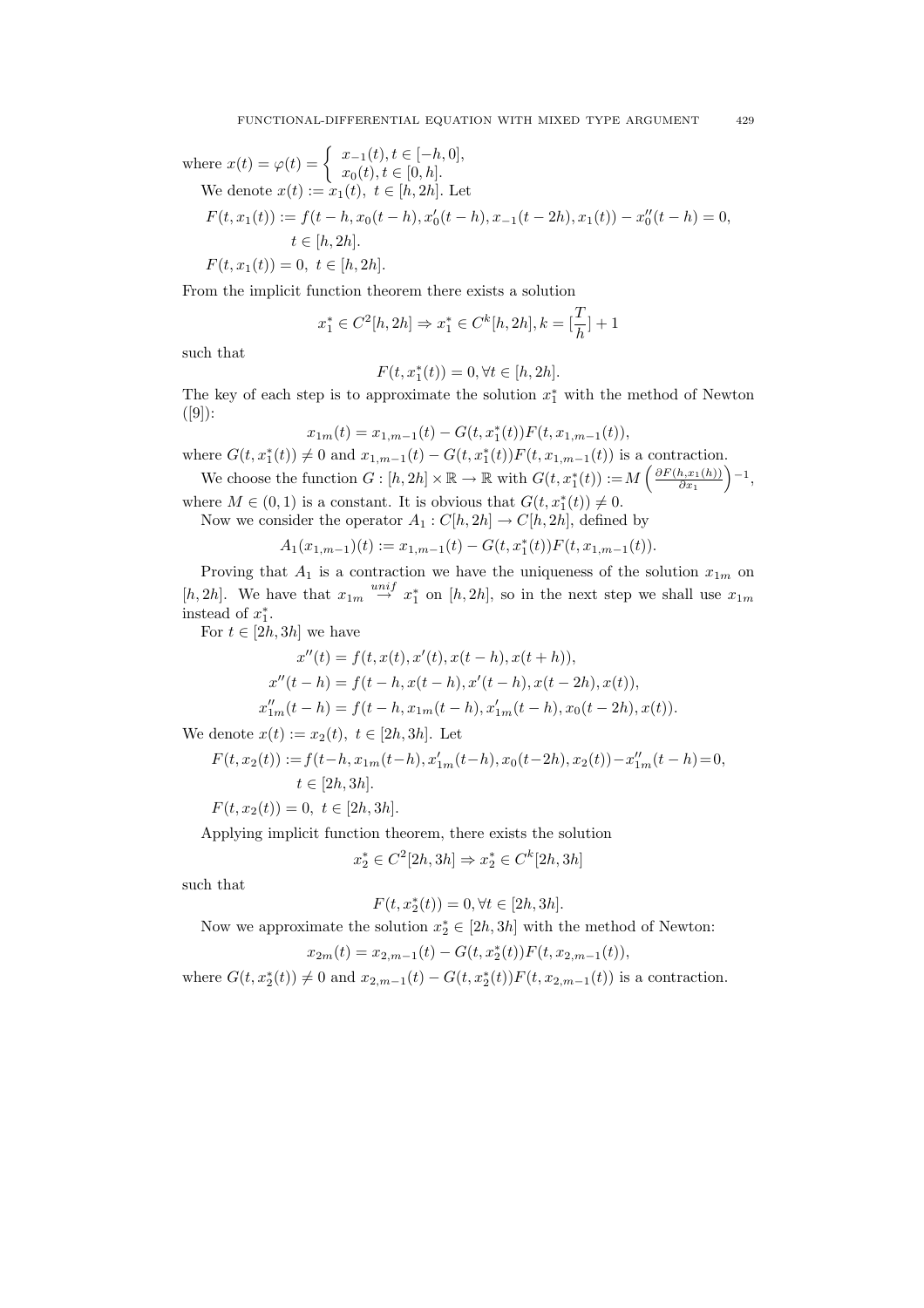430 DIANA OTROCOL, VERONICA ILEA AND CORNELIA REVNIC

We choose  $G: [2h,3h] \times \mathbb{R} \to \mathbb{R}$  with  $G(t, x_2^*(t)) := M\left(\frac{\partial F(2h,x_2(2h))}{\partial x_2}\right)$  $\partial x_2$  $\Big)^{-1}$ , where  $M \in (0,1)$  is a constant. Then we have  $G(t, x_2^*(t)) \neq 0$ .

Let us consider the operator  $A_2 : C[2h,3h] \to C[2h,3h]$ , defined by

$$
A_2(x_{2,m-1})(t) := x_{2,m-1}(t) - G(t, x_2^*(t))F(t, x_{2,m-1}(t)).
$$

In the same way as in the previous step we prove that  $A_2$  is a contraction. Follows that  $x_{2m} \stackrel{unif}{\rightarrow} x_2^*$  on  $[2h,3h]$ , so in the next step we shall use  $x_{2m}$  instead of  $x_2^*$ .

By induction, for  $t \in [nh, T]$  we have

$$
x''(t) = f(t, x(t), x'(t), x(t-h), x(t+h)),
$$
  
\n
$$
x''(t-h) = f(t-h, x(t-h), x'(t-h), x(t-2h), x(t)),
$$
  
\n
$$
x''_{n-1,m}(t-h) = f(t-h, x_{n-1,m}(t-h), x'_{n-1,m}(t-h), x_{n-2,m}(t-2h), x(t)).
$$

We denote  $x(t) := x_n(t), t \in [nh, T]$ . Let

$$
F(t, x_n(t)) := f(t - h, x'_{n-1,m}(t - h), x_{n-1,m}(t - h), x_{n-2,m}(t - 2h), x(t))
$$
  

$$
- x''_{n-1,m}(t - h) = 0,
$$
  

$$
F(t, x_n(t)) = 0, \ t \in [nh, T].
$$

Applying implicit function theorem, there exists the solution  $x_n^* \in C^2[nh, T] \Rightarrow$  $x_n^* \in C^k[nh, T]$  such that

$$
F(t, x_n^*(t)) = 0, \forall t \in [nh, T].
$$

We approximate the solution  $x_n^* \in [nh, T]$  with the method of Newton:

$$
x_{nm}(t) = x_{n,m-1}(t) - G(t, x_n^*(t))F(t, x_{n,m-1}(t)),
$$

where  $G(t, x_n^*(t)) \neq 0$  and  $x_{n,m-1}(t) - G(t, x_n^*(t))F(t, x_{n,m-1}(t))$  is a contraction.

The function chosen here is  $G: [nh, T] \times \mathbb{R} \to \mathbb{R}$ ,  $G(t, x_n^*(t)) := M \left( \frac{\partial F(n h, x_n(nh))}{\partial x_n} \right)$  $\partial x_n$  $\big)^{-1},$ where  $M \in (0,1)$  is a constant. Then  $G(t, x_n^*(t)) \neq 0$ .

Let the operator  $A_n: C[nh, T] \to C[nh, T]$  defined by

$$
A_n(x_{n,m-1})(t) := x_{n,m-1}(t) - G(t, x_n^*(t))F(t, x_{n,m-1}(t)).
$$

It is trivial to prove that  $A_n$  is a contraction. Then we have that  $x_{nm} \stackrel{unif}{\rightarrow} x_n^*$  on  $[nh, T]$ .

So, the following convergence takes place

$$
\widetilde{x} = \begin{cases} x_{-1}, & t \in [-h, 0] \\ x_0, & t \in [0, h] \\ x_{1m}, & t \in [h, 2h] \\ \vdots \\ x_{nm}, & t \in [nh, T] \end{cases} \longrightarrow x^* = \begin{cases} x_{-1}, & t \in [-h, 0] \\ x_0, & t \in [0, h] \\ x_1^*, & t \in [h, 2h] \\ \vdots \\ x_n^*, & t \in [nh, T]. \end{cases}
$$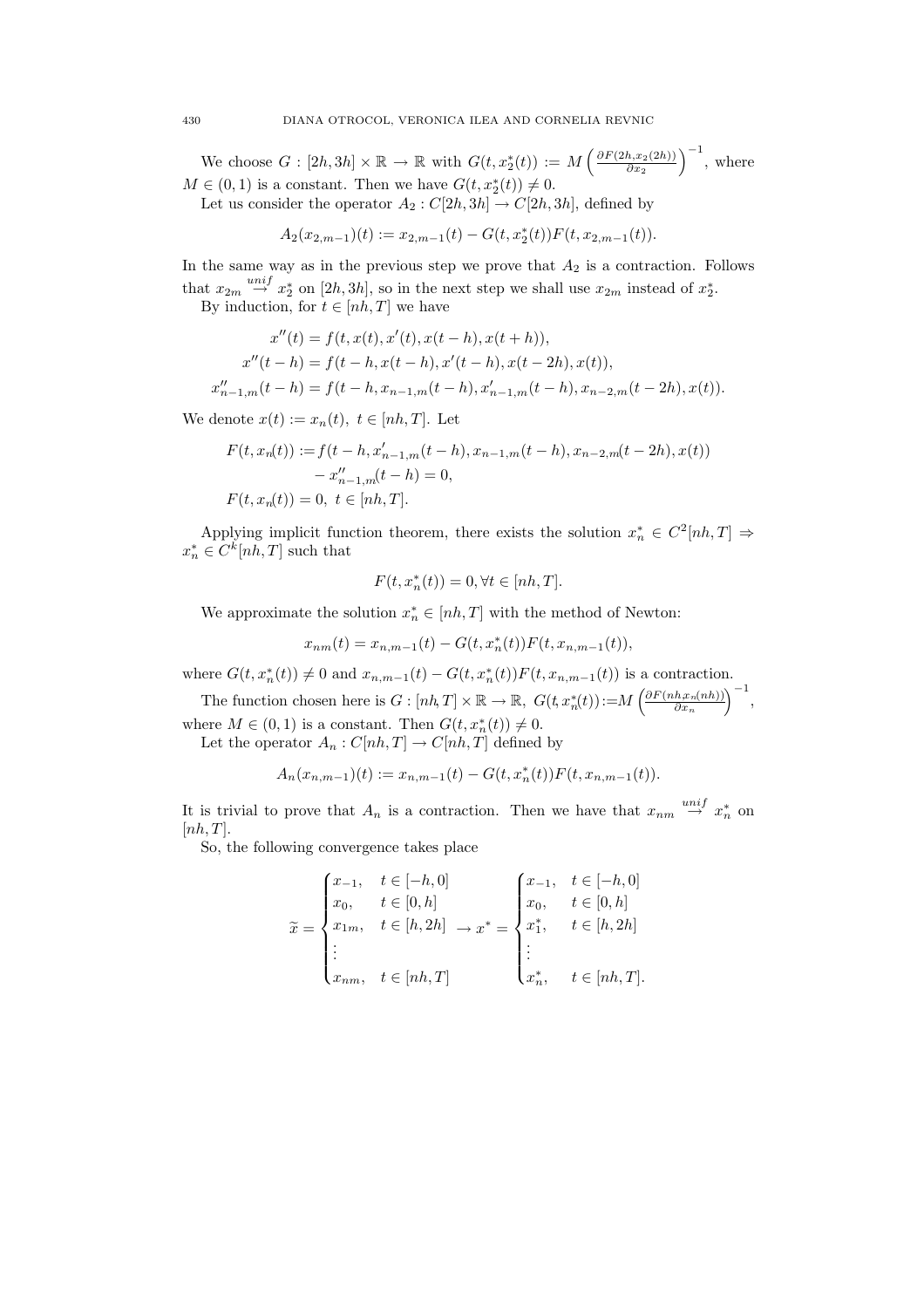In what follows we present the step method for the solution determined with the above algorithm.

$$
(p_0) \ x(t) = \varphi(t) = \begin{cases} \ x_{-1}(t), t \in [-h, 0], \\ \ x_0(t), t \in [0, h]; \end{cases}
$$
  
\n
$$
(p_1) \ x_{1m}(t) = x_{1,m-1}(t) - G(t, x_1^*(t))F(t, x_{1,m-1}(t)), t \in [h, 2h];
$$
  
\n
$$
(p_2) \ x_{2m}(t) = x_{2,m-1}(t) - G(t, x_2^*(t))F(t, x_{2,m-1}(t)), t \in [2h, 3h];
$$
  
\n
$$
(p_3) \ x_{3m}(t) = x_{3,m-1}(t) - G(t, x_3^*(t))F(t, x_{3,m-1}(t)), t \in [3h, 4h];
$$
  
\n
$$
\vdots
$$
  
\n
$$
(p_n) \ x_{nm}(t) = x_{n,m-1}(t) - G(t, x_n^*(t))F(t, x_{n,m-1}(t)), t \in [nh, T].
$$

Thus we have the following theorem

**Theorem 2.1.** a) In the conditions  $(C_1) - (C_3)$  we obtain that the problem (1.1)-(1.2) has in  $C^2[-T,T]$  (which is in fact in  $C^k[-T,T]$ ) a unique solution

$$
x^*(t) = \begin{cases} \varphi(t), & t \in [-h, h] \\ x_1^*(t), & t \in [h, 2h] \\ \vdots \\ x_n^*(t), & t \in [nh, T]. \end{cases}
$$

b) We suppose that the conditions  $(C_1) - (C_3)$  and  $(C_4)$  there exists  $L_f > 0$  such that

$$
|f(t, u, v, w, z_1) - f(t, u, v, w, z_2)| \le L_f |z_1 - z_2|, \forall t \in [-T, T], u, v, w, z_1, z_2 \in \mathbb{R};
$$
  
are satisfied. Then the sequence defined by

$$
(p_0) \ x(t) = \varphi(t) = \begin{cases} \ x_{-1}(t), t \in [-h, 0], \\ \ x_0(t), t \in [0, h]; \end{cases}
$$

$$
(p_1) \ x_{1m}(t) = x_{1,m-1}(t) - G(t, x_1^*(t))F(t, x_{1,m-1}(t)), t \in [h, 2h];
$$

$$
(p_2) \ x_{2m}(t) = x_{2,m-1}(t) - G(t, x_2^*(t))F(t, x_{2,m-1}(t)), t \in [2h, 3h];
$$

$$
(p_3) \ x_{3m}(t) = x_{3,m-1}(t) - G(t, x_3^*(t))F(t, x_{3,m-1}(t)), t \in [3h, 4h];
$$

$$
\vdots
$$

$$
(p_n) \ x_{nm}(t) = x_{n,m-1}(t) - G(t, x_n^*(t))F(t, x_{n,m-1}(t)), t \in [nh, T].
$$
  
is convergent and 
$$
\lim_{m \to \infty} x_{im} = x_i^*, \ i = \overline{1, n}.
$$

## 3. Numerical example

In this section we give an example to test the numerical method presented above. We consider the following functional-differential problem with mixed type argument:

$$
x''(t) = 3x(t) + x'(t) - x(t-h) - 2x(t+h) - (2h-2)/3, \ t \in [-7; 7], \ h = 1,
$$
  
\n
$$
x(t) = (1 - 2t)/3, \ t \in [-1; 1].
$$
\n(3.1)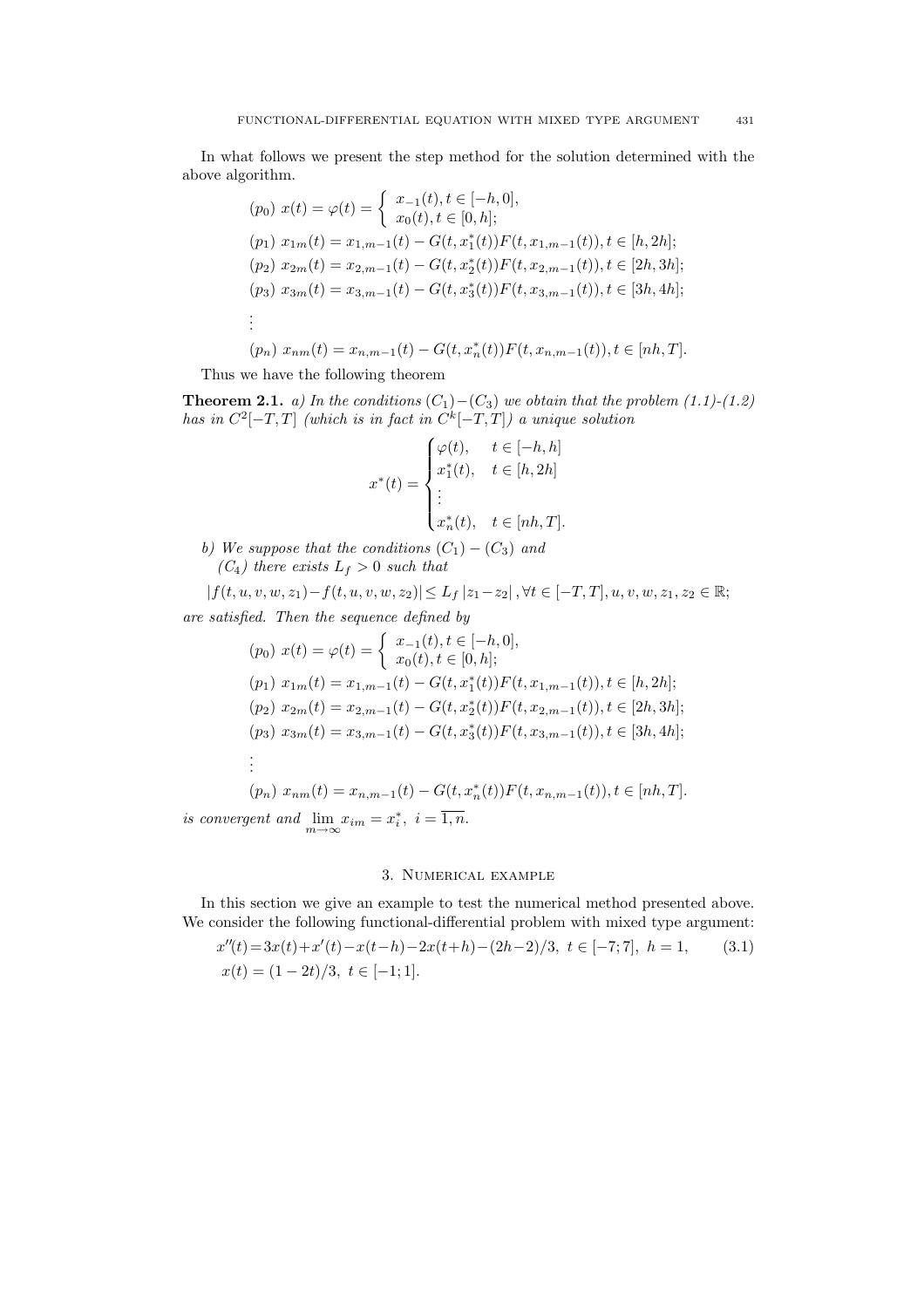We divide the working interval  $[-1, 7]$  by the points  $P_n = nh$ ,  $n = \overline{-1, 7}$ . We develop the solution for the step of time  $s = 0.1$  so we obtain  $N = 10$  points on each subinterval  $I_n = [P_{n-1}, P_n]$ . From implicit function theorem, on each  $I_n$ , there exists a solution  $x_n(t)$  and this solution is approximated by Newton's method.

The algorithm from the section 2 is implemented using Matlab in the following way:

Step 0: We construct the vector t formed by  $2N + 1$  points of the interval  $[-h; h]$  at each step s. Further, we initialize the known solution for this interval with  $\varphi(t)$  =  $(1-2t)/3$  and its derivative with  $\varphi'(t) = \frac{-2}{3}, \varphi''(t) = 0.$ 

Step k: We concatenate to the initial vector  $t$  the rest of the points till  $T$ , constructing the interval  $[nh, T]$ ,  $n = \overline{2, 7}$ . For this interval we get the solution applying Newton's method. For starting this method, we initialize the value of the first solution with that computed to the last knot at the previous step.

Stoping test: We evaluate the difference in norm between two consecutive computed values  $x_n^{(k)}$  and  $x_n^{(k+1)}$  and the iterations stop when it is less than a chosen value (in our case 10<sup>−</sup><sup>6</sup> ). The last values of the solution are retained in the solution vector and are plotted along to the exact solution of the equation (3.1). These solutions are presented in Fig.1. We can see from Fig.1 that for this example, the equation is (3.1), our algorithm works perfectly. The exact solution  $x(t) = (1 - 2t)/3$  is designed graphically by line and the numerical solution  $x = x_n(t)$  by circles. We observe that the numerical solution is overlapping the exact solution.



FIGURE 1. Exact and numerical solution for equation  $(3.1)$ 

Acknowledgement. The work of the second author was supported by a grant of the Romanian National Authority for Scientific Research, CNCS UEFISCDI, project number PN-II-ID-PCE-2011-3-0094.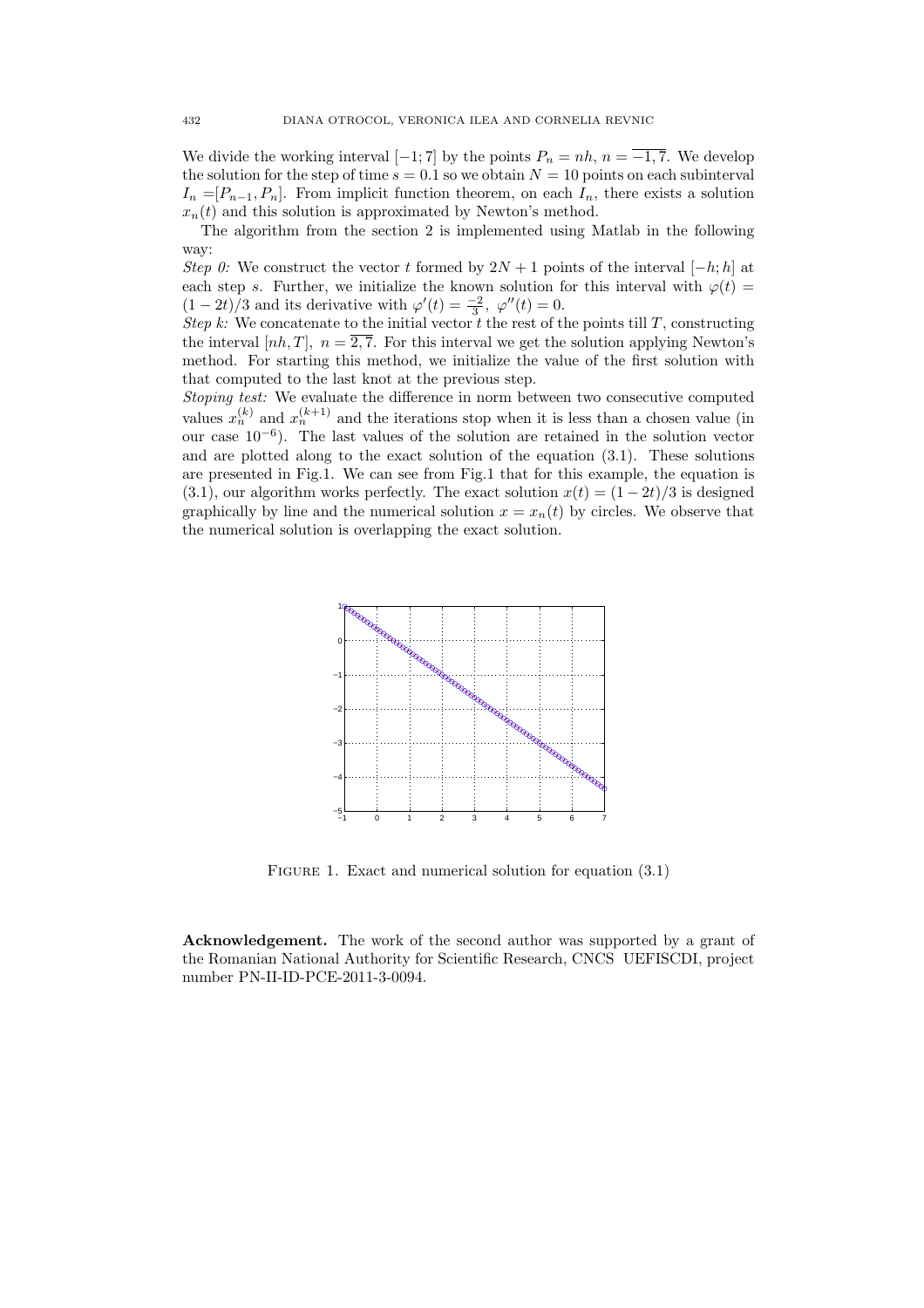#### **REFERENCES**

- [1] G. Belitskii, V. Tkachenko, One-Dimensional Functional Equations, Operator Theory: Advances and Applications 144, Birkhäuser Verlag, Basel, 2003.
- [2] J.S. Cassell, Z. Hou, Initial value problem of mixed-type differential equations, Monatshefte Math., 124(1997), 133-145.
- [3] V.A. Darzu, Wheeler-Feynman problem on compact interval, Studia Univ. Babes-Bolyai Math., 47(2002), no. 1, 43-46.
- [4] R.D. Driver, A "backwards" two-body problem of classical relativistic electrodynamics, The Physical Review, 178(1969), 2051-2057.
- [5] L.J. Grimm, H. Schmidt, Boundary value problem for differential equations with deviating arguments, Aequationes Math., 4(1970), 176-180.
- [6] Z. Hou, J.S. Cassell, Asymptotic solutions of mixed-type equations with a diagonal matrix, Analysis, 17(1997), 1-12.
- [7] V. Hutson, A note on a boundary value problem for linear differential difference equations of mixed type, J. Math. Anal.,  $61(1977)$ , 416-425.
- [8] V.A. Ilea, Functional Differential Equations of First Order with Advanced and Retarded Arguments, Cluj University Press, 2006 (in Romanian).
- [9] C.T. Kelley, Solving Nonlinear Equations with Newton's Method, SIAM, 2003.
- [10] J. Mallet-Paret, The Fredholm alternative for functional differential equations of mixed type, J. Dynam. Diff. Eq., 11(1999), no. 1, 1-47.
- [11] D. Otrocol, V.A. Ilea, C. Revnic, An iterative method for a functional-differential equations with mixed type argument, Fixed Point Theory,  $11(2010)$ , no. 2, 327-336.
- [12] R. Precup, Some existence results for differential equations with both retarded and advanced arguments, Mathematica (Cluj), 44(2002), no. 1, 25-31.
- [13] I.A. Rus, Functional-differential equations of mixed type, via weakly Picard operators, Seminar on Fixed Point Theory Cluj-Napoca, 3(2002), 335-346.
- [14] I.A. Rus, Picard operators and applications, Sciantiae Math. Jpn., 58(2003), no. 1, 191-219.
- [15] I.A. Rus, Abstract models of step method which imply the convergence of successive approximations, Fixed Point Theory, 9(2008), no. 1, 293-307.
- [16] I.A. Rus, M.A. Serban, D. Trif, Step method for some integral equations from biomathematics, Bull. Math. Soc. Sci. Math. Roumanie, 54(102)(2011), no. 2, 167-183.
- [17] I.A. Rus, C. Iancu, Wheeler-Feynman problem for mixed order functional differential equations, Tiberiu Popoviciu Itinerant Seminar of Functional Equations, Approximation and Convexity, Cluj-Napoca, May 23-29, 2000, 197-200.
- [18] L.S. Schulman, Some differential difference equations containing both advance and retardation, J. Math. Phys., 15(1974), 195-198.
- [19] J. Wu, X. Zou, Asymptotic and periodic boundary value problems of mixed FDEs and wave solutions of lattice differential equations, J. Diff. Eq., 135(1997), 315-357.

Received: October 13, 2011; Accepted: December 20, 2011.